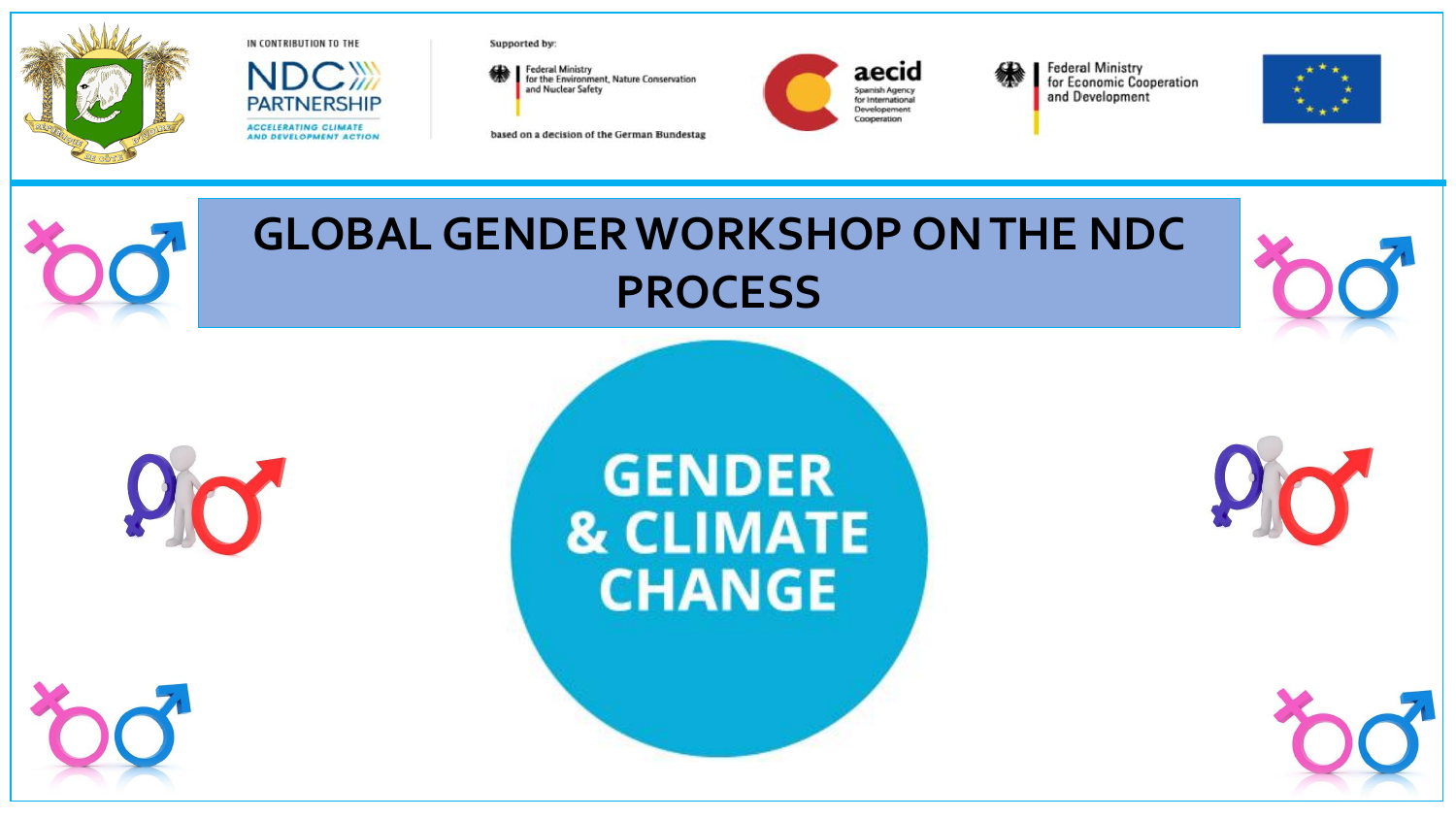### **03 Representatives of Côte d'Ivoire**

❑ **Ministry of Environment and Sustainable Development**

## ❑ **Ministry of Women, Family and Child**

❑ **UNFP NDC Support Programme in Cote d'Ivoire**

IN CONTRIBUTION TO THE

**ACCELERATING CLIMATE AND DEVELOPMENT ACTION**  Supported by:

**Federal Ministry** for the Environment, Nature Conservation<br>and Nuclear Safety

based on a decision of the German Bundestag



aecid **Spanish Agency** for International Developement

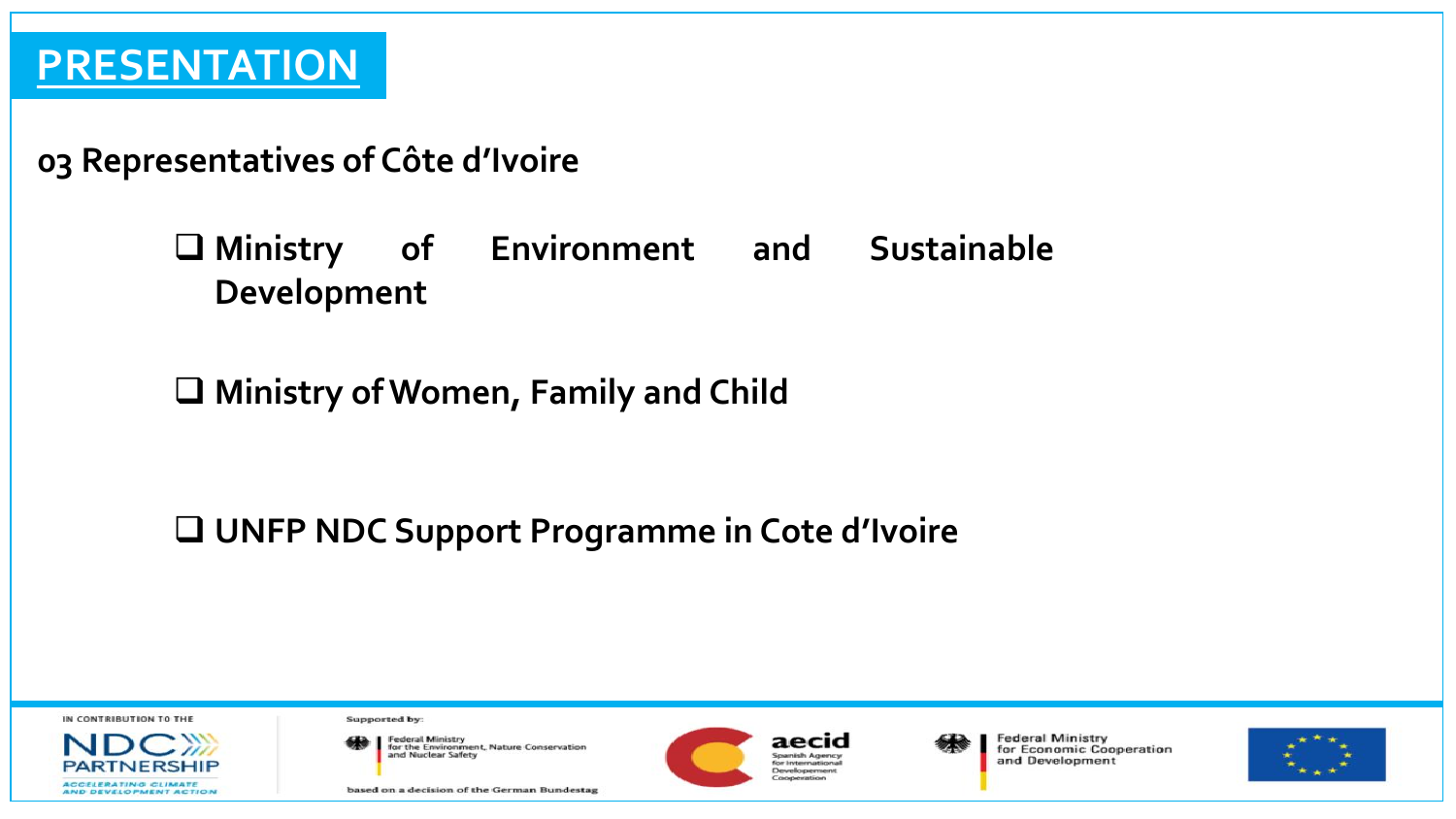## **GENDER ANALYSIS OF THE NATIONAL CONTEXT**

Discrimination against women and girls, including through gender-based violence;

Division of labor and economic disparities between men and women in the agricultural, forestry and fisheries sectors;



The poorest workers are mostly women;

#### IN CONTRIBUTION TO THE

**ACCELERATING CLIMATE** AND DEVELOPMENT ACTIO Supported by:

![](_page_2_Picture_8.jpeg)

based on a decision of the German Bundestas

![](_page_2_Picture_10.jpeg)

levelopemen

![](_page_2_Picture_13.jpeg)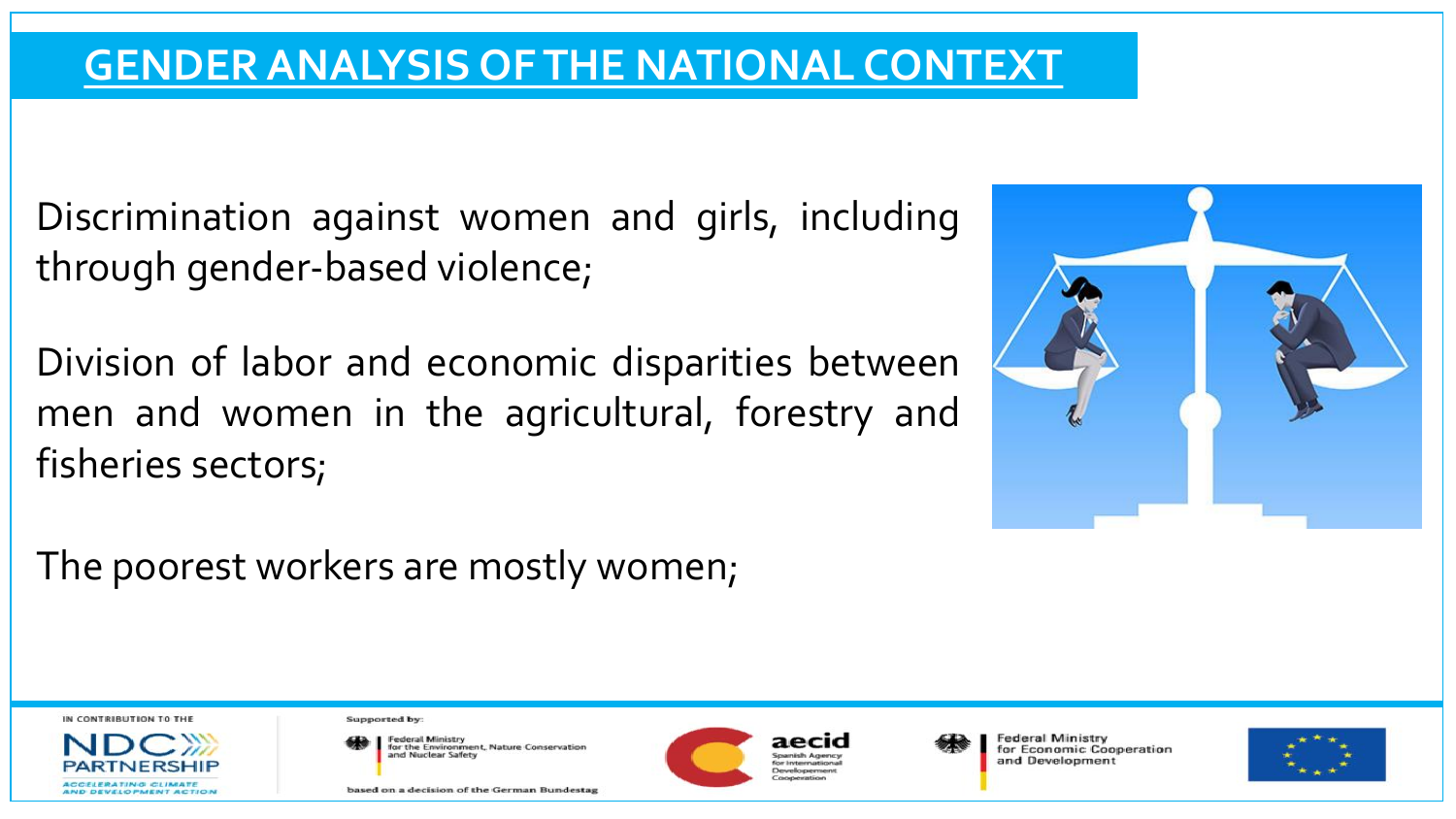# **GENDER ANALYSIS OF THE NATIONAL CONTEXT**

Imbalance of hardship and time devoted to domestic tasks;

Inequality in access to land rights;

Forced marriages and teenage pregnancies prevent girls from going to school;

![](_page_3_Picture_4.jpeg)

Women's participation in majority minority decisionmaking bodies

IN CONTRIBUTION TO THE

![](_page_3_Picture_7.jpeg)

Supported by:

**Federal Ministry** for the Environment, Nature Conservation and Nuclear Safety

based on a decision of the German Bundestas

![](_page_3_Picture_11.jpeg)

Jevelopemen

![](_page_3_Picture_14.jpeg)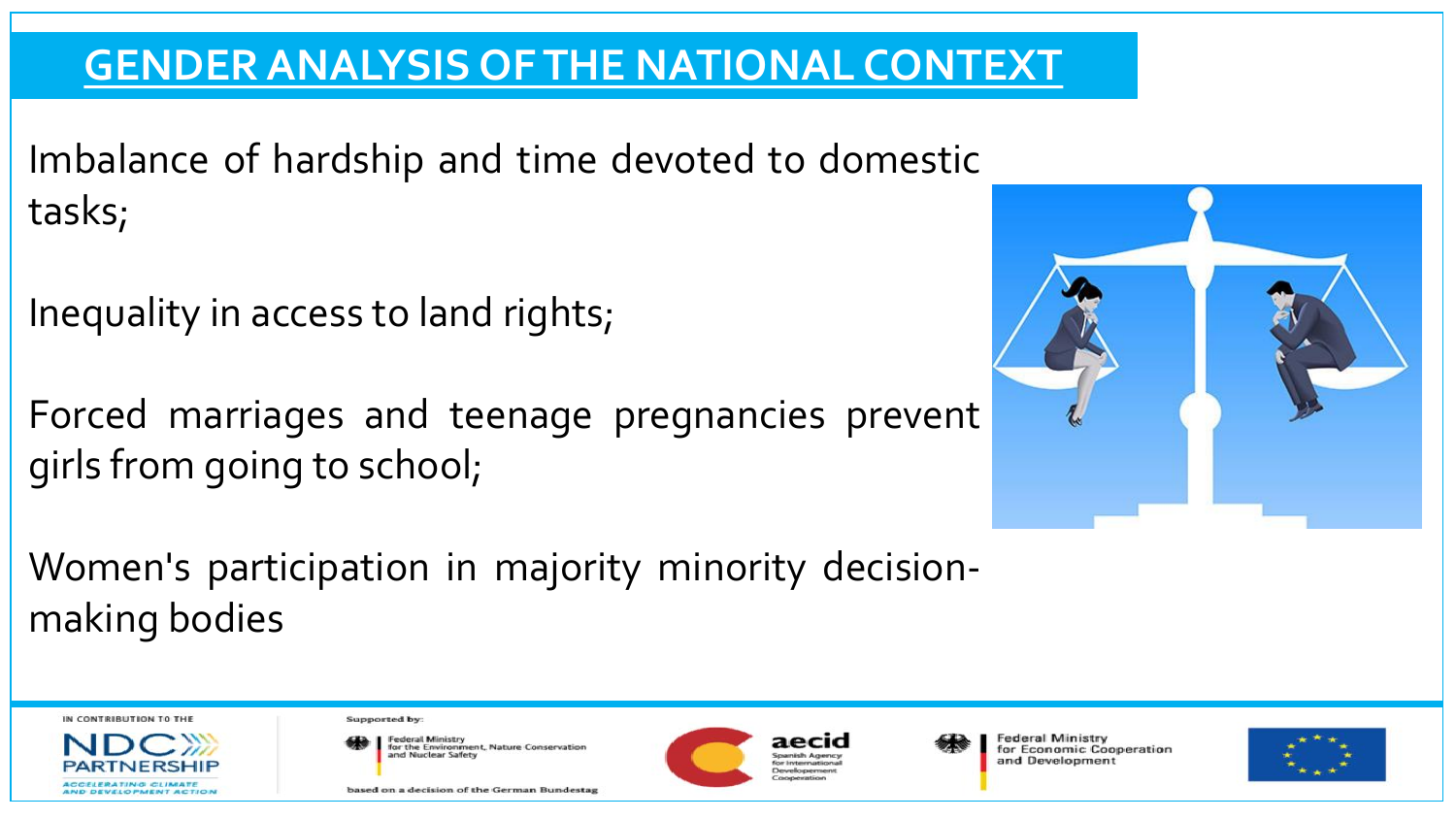# **GOVERNANCE/INSTITUTIONAL COORDINATION**

![](_page_4_Picture_1.jpeg)

**Ministry of Family, Women and Children** is the ministry in charge of gender issues

**Ministry of Environment and Sustainable Development** through the **NCCP** provides leadership on gender and climate change activities

![](_page_4_Picture_4.jpeg)

IN CONTRIBUTION TO THE

**ACCELERATING CLIMATE** 

AND DEVELOPMENT ACTIC

Supported by:

**Federal Ministry** for the Environment, Nature Conservation and Nuclear Safety

based on a decision of the German Bundestas

![](_page_4_Picture_9.jpeg)

aecıd *<u>Inanish Amend</u>* for Internations Developement

![](_page_4_Picture_12.jpeg)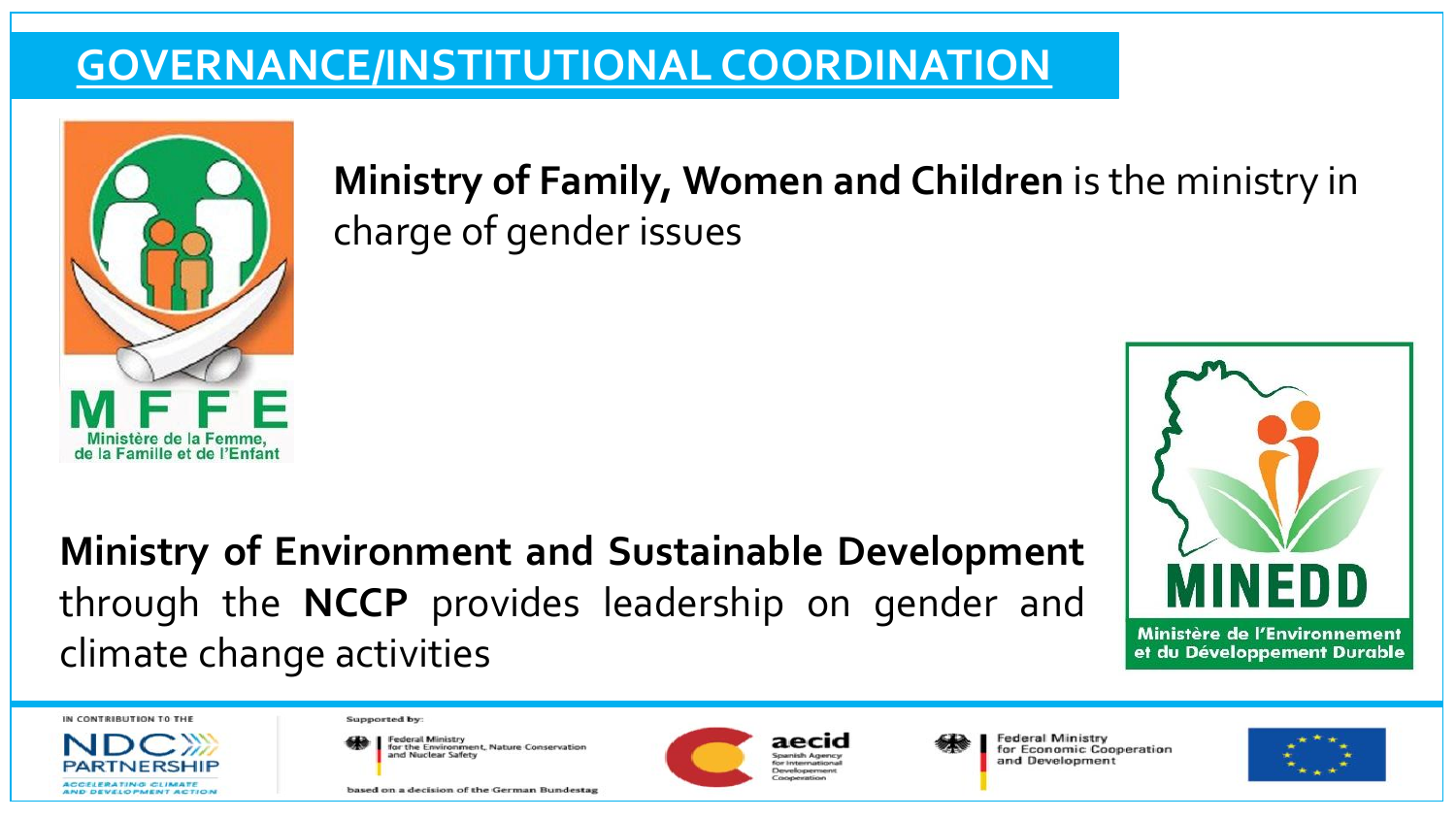**PLANNING**

Taking into consideration (NDC revision and implementation, National Adaptation Plan (NAP), Mitigation actions, etc.)

Build national stakeholders capacity on gender and climate change

Development of National Strategy on Gender and Climate Change

Consultation of national stakeholders

IN CONTRIBUTION TO THE

**ACCELERATING CLIMATE** AND DEVELOPMENT ACTIO Supported by:

**Federal Ministry** for the Environment, Nature Conservation<br>and Nuclear Safety

based on a decision of the German Bundestag

![](_page_5_Picture_10.jpeg)

aecid Spanish Ageno for International Developement

![](_page_5_Picture_14.jpeg)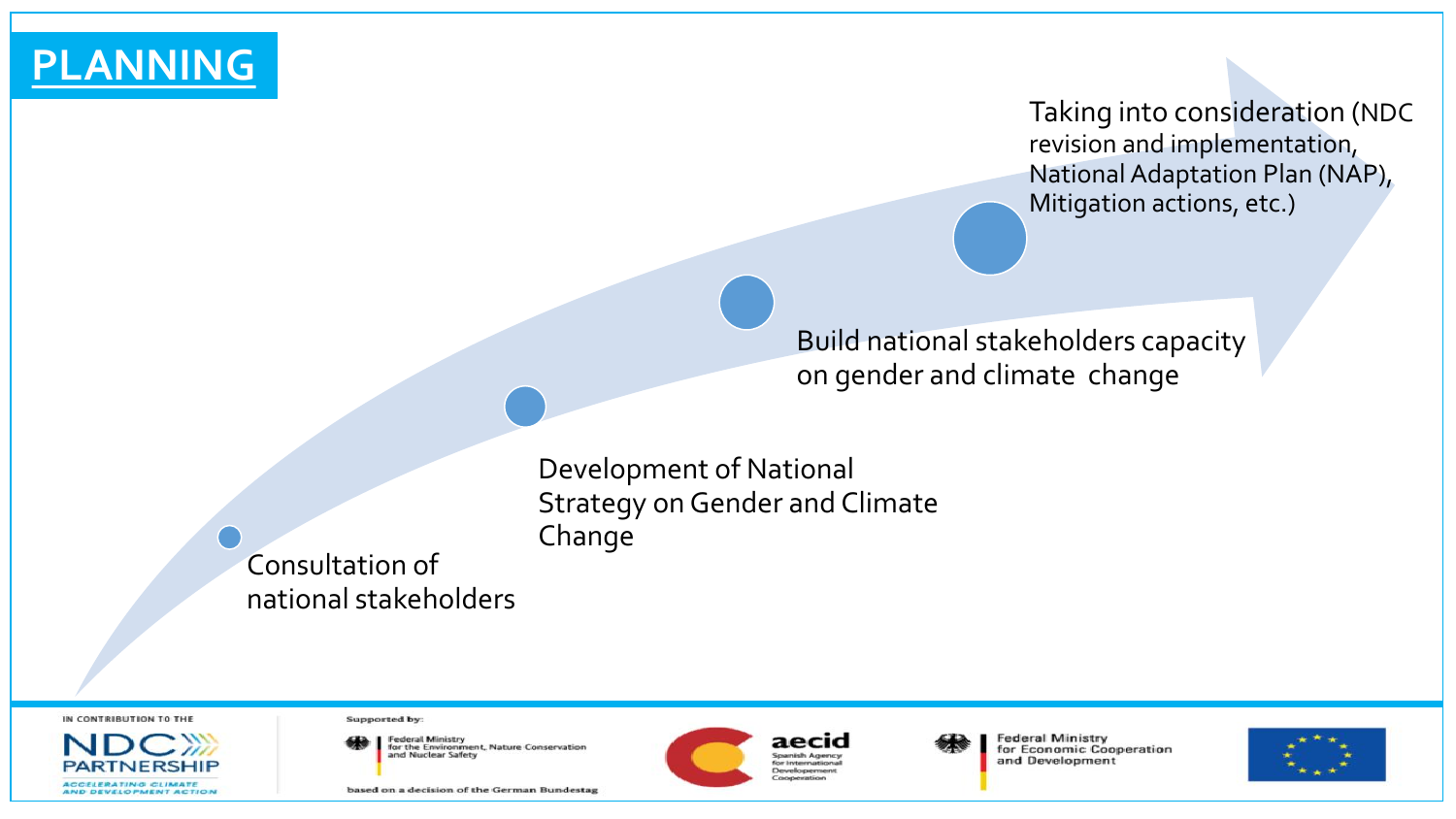![](_page_6_Picture_0.jpeg)

# **Gender Equity**

National Policy Document on Equal Opportunities, Equity and Gender

![](_page_6_Picture_3.jpeg)

![](_page_6_Picture_4.jpeg)

### Reform of the law on marriage

## Law No. 98/757 of 23 December 1988

### IN CONTRIBUTION TO THE

**ACCELERATING CLIMATE** AND DEVELOPMENT ACTION Supported by:

**Federal Ministry** for the Environment, Nature Conservation<br>and Nuclear Safety

based on a decision of the German Bundestag

![](_page_6_Picture_12.jpeg)

aecid Spanish Agency for International Developement

![](_page_6_Picture_15.jpeg)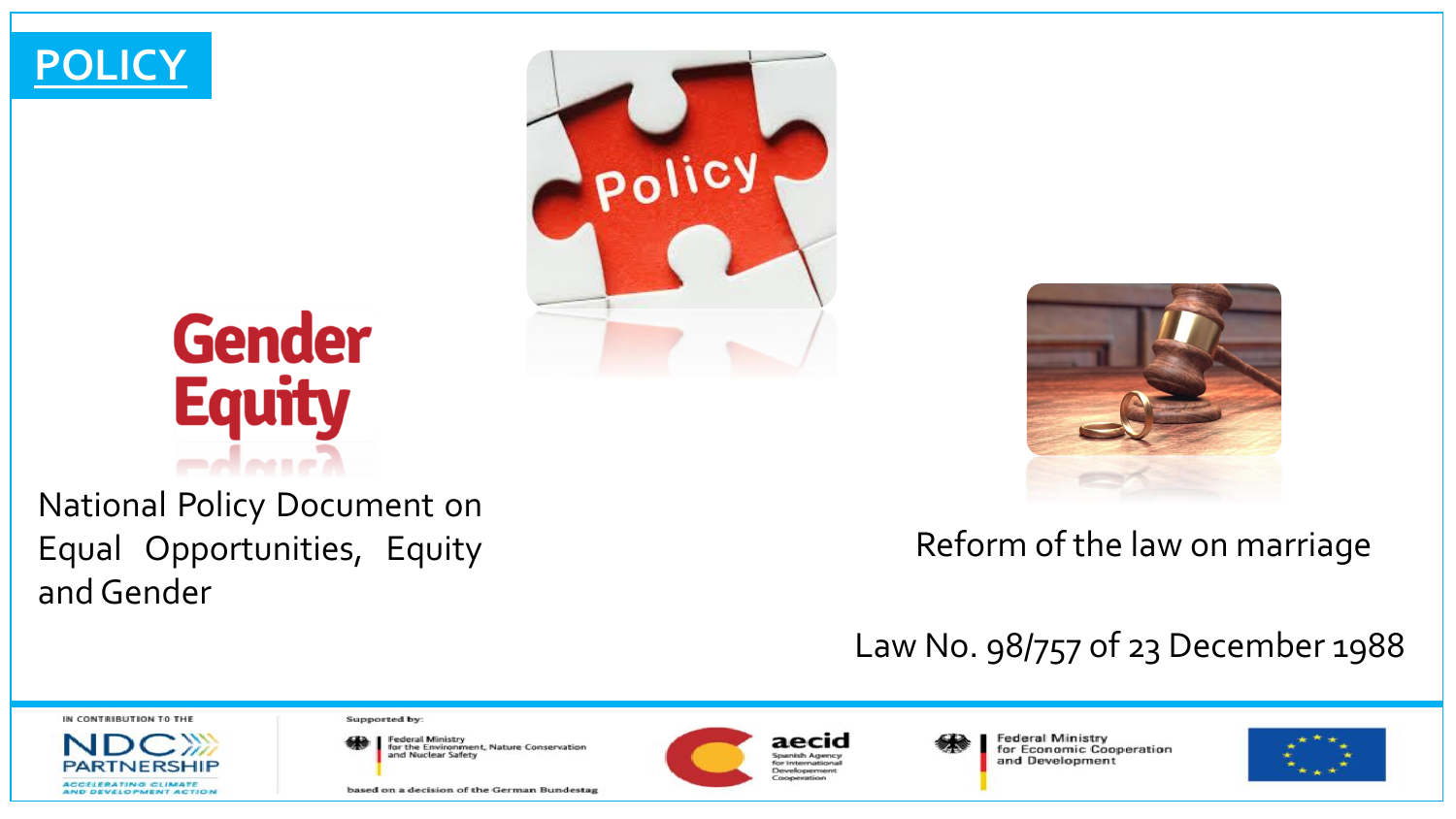![](_page_7_Picture_0.jpeg)

![](_page_7_Picture_1.jpeg)

### **Consultation of stakeholders involved in the NAP process**

### **Capacity building of some sector ministries NGOs and others partners**

![](_page_7_Picture_4.jpeg)

IN CONTRIBUTION TO THE

![](_page_7_Picture_6.jpeg)

Supported by:

**Federal Ministry** For the Environment, Nature Conservation<br>and Nuclear Safety

based on a decision of the German Bundestag

![](_page_7_Picture_10.jpeg)

aecid Spanish Agency for International Developement

![](_page_7_Picture_13.jpeg)